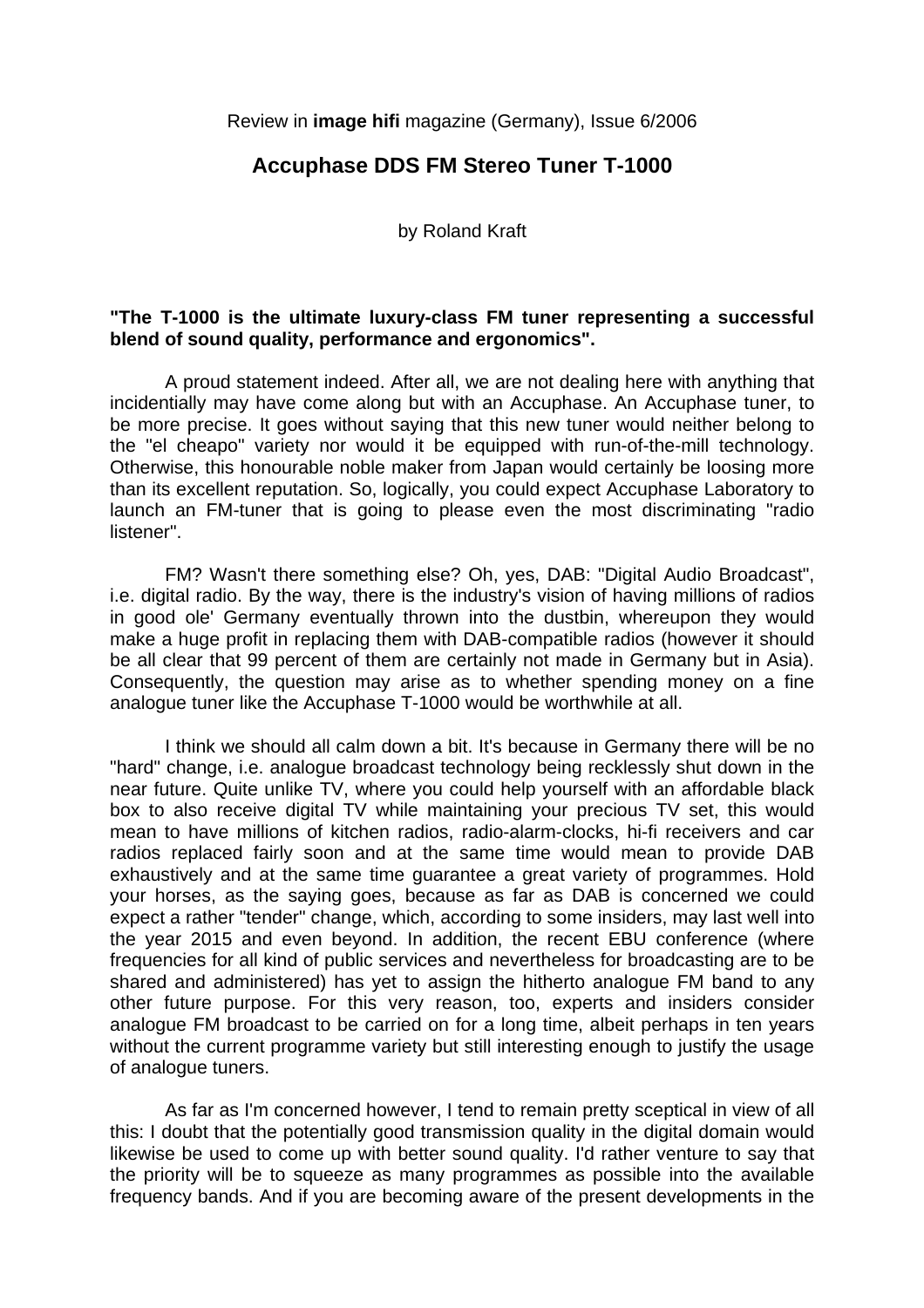big market of entertainment electronics, then every pessimist would expect nothing better than the sound of MP3 mono, because, evidently, the majority of users is already most happy with the "sonic squawking" downloaded from the Internet.

 Yet before we end up once again in criticizing culture, let's get back to the Accuphase which was launched as a classic analogue tuner featuring most modern technologies. Quite evidently in opposition to other seemingly high-end-oriented makers who have already opted for DAB receivers/tuners. As we are already used to, the 12-kg-heavy T-1000 also comes along in a champagne-coloured, elegantly designed outfit featuring a digital indicator for reception frequency, a classic signal strength meter and - oh so beautiful! - a nice, large knob for station tuning. Behind which you will of course no longer find any old-fashioned variable disk capacitor but a pulse tuning system which, according to the Japanese, is to convey the conventional feeling when tuning to radio stations. By means of a precision bearing and a fairly large flywheel made from brass, this little trick achieves a perfect illusion indeed.

 However it's much less illusion than know-how when we get to the circuit board inside which occupies nearly one half of the housing's space. The old and notorious method to add a tuner to one's product range by simply having the frontend acquired from an OEM does definitely not apply here. I trust half the engineering team at Accuphase would rather commit hara-kiri than to bring shame on the brand. As the motto has it: everything is home-made, including some highly innovative, proprietary circuitries which, after all, are strongly distinguishing the T-1000 from it's predecessor T-109V.

 The newly developed front end employs the currently most modern technology for PLL circuitry in a so-called "Super-Heterodyne" receiver, namely the direct digital synthesis (DDS). For this purpose the output of a quartz oscillator is supplied to a frequency divider to generate the timing (in other words the sampling frequency) with which the sine wave data are read out. Unlike conventional PLL circuits, DDS does not use feedback, allowing it to produce an output signal of which the frequency accuracy is exactly the same as that of the quartz oscillator itself. As there are no unwanted frequency modulation components present in the IF stage, the Super-Heterodyne front end achieves a drastically enhanced signal-to-noise ratio and reception quality.

 By the way, the T-1000 will please you with neither RDS (Radio Data System) nor with an automatic station search function. I consider this a remarkable purist or, if you like, audiophile approach with respect to tuner making. It does have station memory though, namely 32 altogether. Besides that you'll find a fully shielded power supply as well as - rather rare among tuners - balanced outputs. Last but not least there is a digital output jack, too. The latter is actually no small wonder because after the IF filter stage and the likewise improved FM stereo demodulator (where the highfrequency pilot tone is to be filtered out) the T-1000 continues to work by means of a DSP. Of course, for the digital signal processor the usable signal must be transferred into the digital domain by an A/D conversion. Any dyed-in-the-wool analogue junkie may now be put off upon reading this, but this is without question another possibility for substantially improving a stereo tuner circuitry. With the help of DSPs and the appropriate software some features could be implemented which if they were to be executed the conventional way would either require an exceptionally elaborate circuit design or would be impossible at all.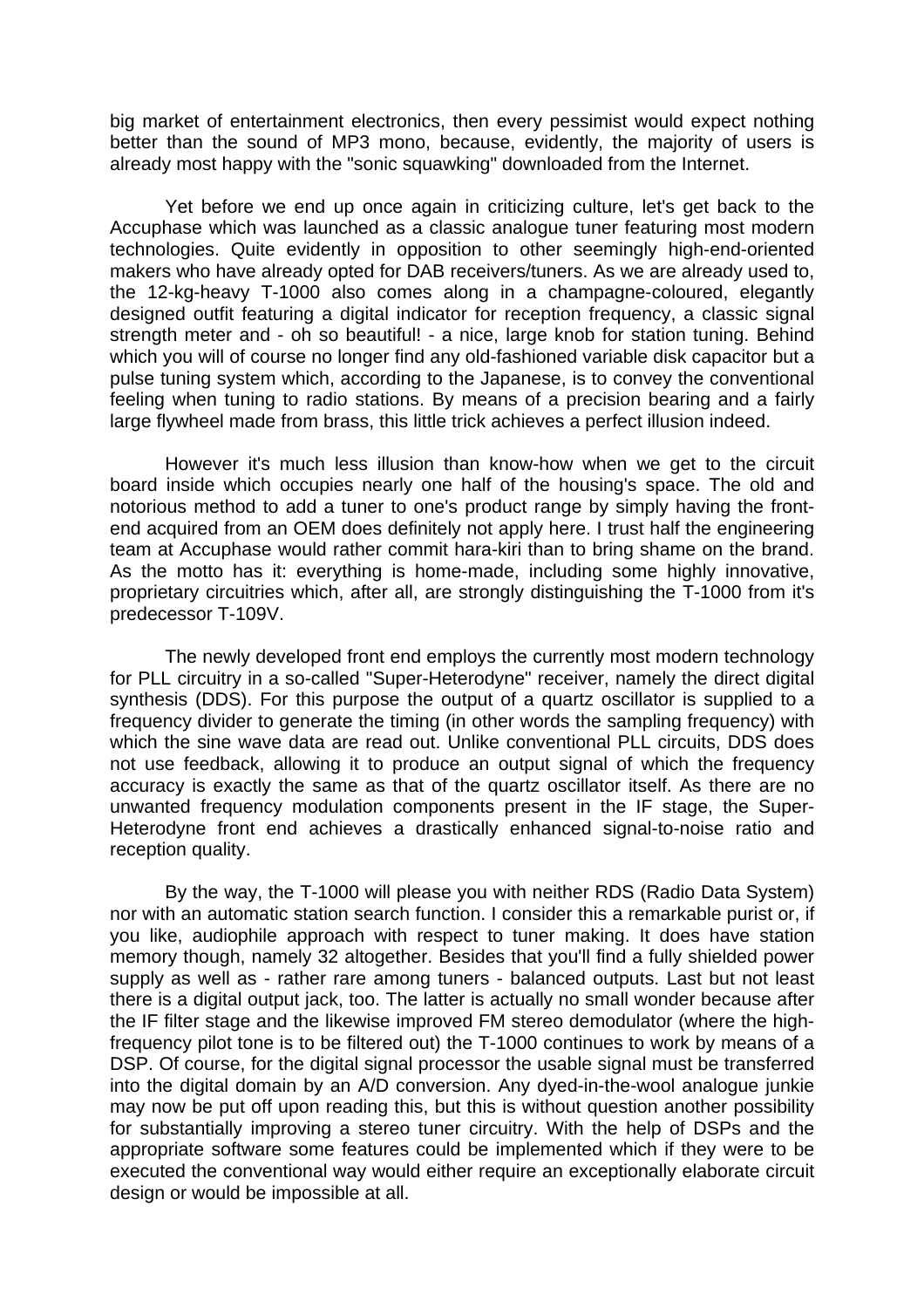Placing stereo decoding also in the hands of a DSP yields other advantages like, for instance, an extremely good channel separation. Quite similar to the elsewhere mentioned digital direct synthesis in the local oscillator, the identification of the stereo pilot tone is also taken care of by DSP arithmetic. It would just have to barely detect the weakest pilot tone in order to have it generated itself via "Pilot Tone Direct Synthesis (DS-DC)" as the Japanese have dubbed it, whereby this measure is to guarantee a good stereo separation even at high noise levels. With additional DSP tricks the T-1000 is also taking care of possible crosstalk between channels. Now, being connected with the digital technology employed in this tuner, it admittedly takes some time to get used to the total muting between stations worth receiving. In other words, when tuning up and down the frequency band it's dead silent in between stations. Another property of the T-1000's reception technology is something one would describe as the "immediate readiness" of stations including their side bands worth receiving. However if the tuning knob is turned too swiftly it can happen that some stations are straight away missed. Therefore the basic rule for operating the T-1000 is to tune slowly! Provided a good reception, some strong stations come in and through the speakers with virtually no noise - a quite unusual pleasure.

 The T-1000 is equipped with still another speciality function named "Frequency Trim". With this feature the reception frequency can be fine-tuned by steps of 10 kHz (although our channel scheme is usually 50 kHz wide) while maintaining the filter centre frequency bandwidth. This function can be useful when there are two closely adjacent stations interfering with each other. Frequency Trim enables you to tune away from the area of interference whilst still staying tuned to the desired station. The clever memory stores not only the station but also its linked settings, like switched filters or frequency trim, etc. This is the big advantage of the tuner's DSP operation system which, I trust, will generally find much acceptance. On the other hand there is not much to operate on the T-1000: the above mentioned frequency trim, a button for forced monophonic operation, a button each for the stereo noise filter and muting plus of course the important memory button make it altogether five and, well, that's it.

 It's old wisdom of wireless operators (which cannot be repeated often enough) that even a high-tech tuner like the Accuphase can only be as good as its antenna. Hook it to a one-meter-piece of wire and you'll be disappointed. Connect it to the supplied FM bipolar room antenna and the (reception) fun will start there. However the ultimate alternative would be a big professional FM roof antenna, which most real tuner freaks would have at their disposal anyway. And there are those special easyto-mount FM pole-antennas (e.g. the ST2 by Magnum Dynalab). One cannot deny the advantage of having these pole-antennas DIY-mounted in the attic.

 What this fine Accuphase also tells us more or less in passing by is the clearly qualitative difference of various FM stations. They come in by a wide range of transmission as well as sound quality, reaching from rousing to unacceptable. Even the never analytic but smooth and, under optimal circumstances, always spacious sound of the T-1000 cannot obscure the fact that quite a few radio stations simply don't know what quality means. Here, I'm thinking of both the transmitted sound quality and the quality of broadcasted programmes themselves, including some of their "moderators". But that would certainly lead to another discussion… For our (tuner) luck however there are still some radio stations around which can indeed be savoured via the Accuphase and optionally recorded onto CD without much ado, i.e.